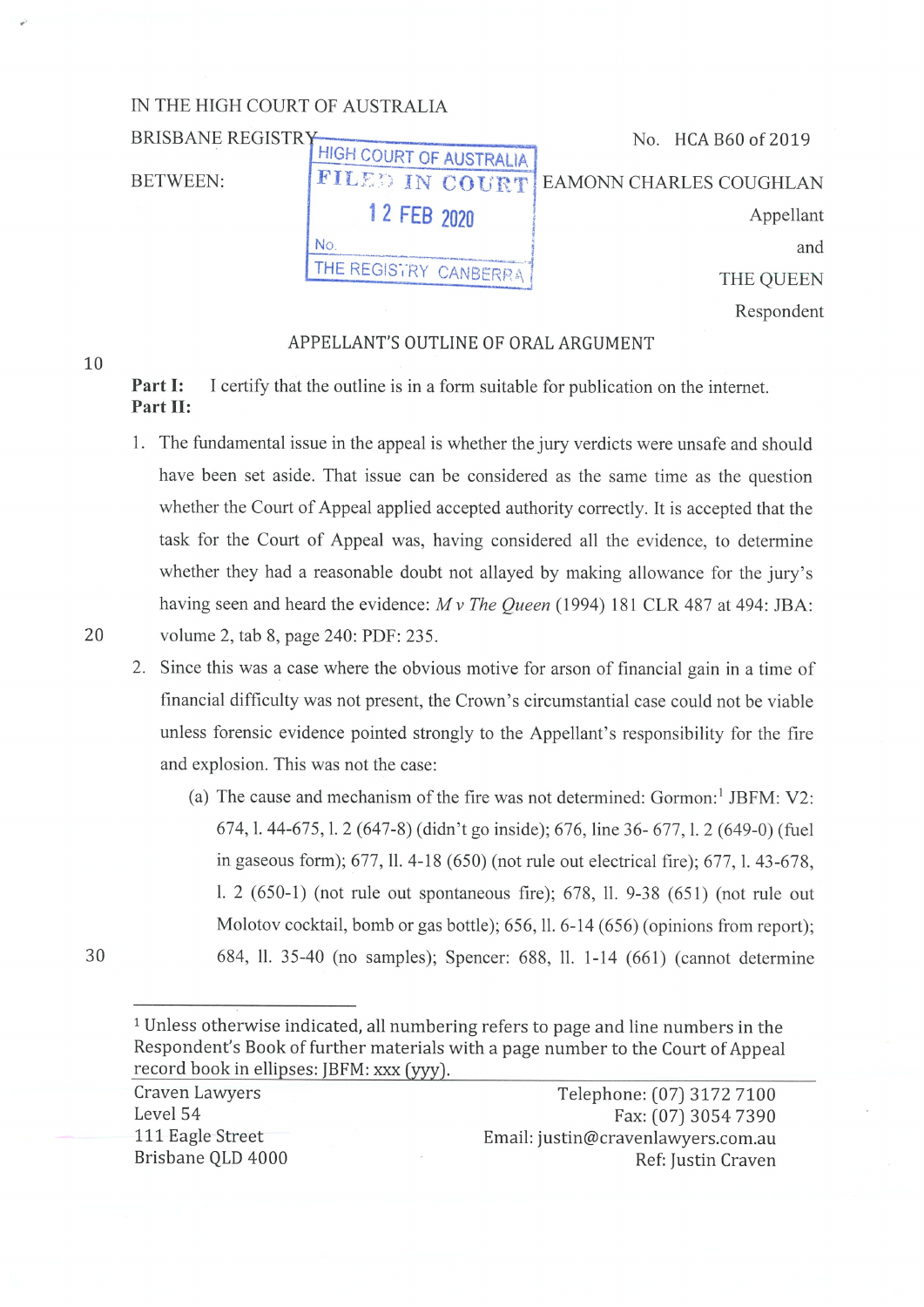ignition source); 688, 11. 25-38 (661) (human involvement); 696, 11. 1-23 (electrical fire, natural causes, Molotov cocktail and bomb); 704, 11. 30-36 (677) (report); 705, 11. 10-20 (678): remote detonation possible).

- (b) Ms Maxwell's evidence concerning petrol residues was equivocal: 429, 1. 29- 430, 1. 5 (411-2) (track pants and shoes probably in contact with petrol); 430, 11. 12-25 (412) (age of contact unknown); 430, 11. 30-40 (highly likely/consistent with); 437, 11. 15-25 (419) (article unpublished); 438, 1. 25-4391. 8 (420-1) (12% chance of petrol residue from filling a mower).
- 3. The Court of Appeal's reliance on civilian witnesses to prove up the cause of the fire
- 
- 10 was not justified: Dyke: Vl: 151, 11. 29-34 (138) (first version); 155, 11. 34-45; 244, I. 20-245, I. 11 (231-2) (criminal history); Patruno: 108, 11. 1-17 (95) (wind blowing in opposite direction); 112, ll. 5-15 and 35-46 (99) (criminal record); 95, ll. 24-34 (82) (delay in giving statement); 96, IL 8-12 (83) (gave statement to Weare); 83, 1. 45-84, I. IO (83-4) (Weare said you were accusing me); 98, 11. 40-46 (85) ( changing recollection); 895, 11. 25-28 (863) (Weare confirms lift to Court); 100, 11. 1-10 and 100, 1. 42-101, I. 8 (87-88) (circumstances of giving statement); and Gorman: 680, 11. 5-20 (653) (a sealed house would not necessarily leak petrol smells).

4. Failure to exclude innocent explanations for alleged petrol residues: V3: 1020, lines 28- 50 (988) using a leaf blower that day. The failure to make a genuine attempt to investigate

- 20 possible innocent explanations is shown by the treatment of the appellant's wife: 814, line 39-815, line 9 (787-8); 820, lines 1-26 (793); 832, line 44-833, line 20 (805-6); 806, line 40-807, line 37 (806-7) and 836, line 30-810, line 14 (809-810.
	- 5. The Crown case was necessarily dependent upon it establishing beyond reasonable doubt that the fire was the result of a build-up of petrol vapour; that the Appellant's clothes bore clear proof of recent contact with petrol; and all possible innocent explanations for petrol residues were excluded.
- 6. In addition to the failure to establish matters which were essential to a strong circumstantial case, there were numerous matters that militated against the Crown's ability to discharge its onus. These included: the absence of any financial or other motive 30 to commit insurance fraud: COA reasons [389], Core Appeal Book (CAB) 114; JBFM: 1041, 11. 1-20 (1009); flight from the scene was explained: COA reasons [319], CAB 102; appellant presented to Caboolture Police Station: JBFM: 298, 11. 31-45 (285); how the Appellant might have caused this fire not explained 1127, ll. 31-60 (1095) and 884,